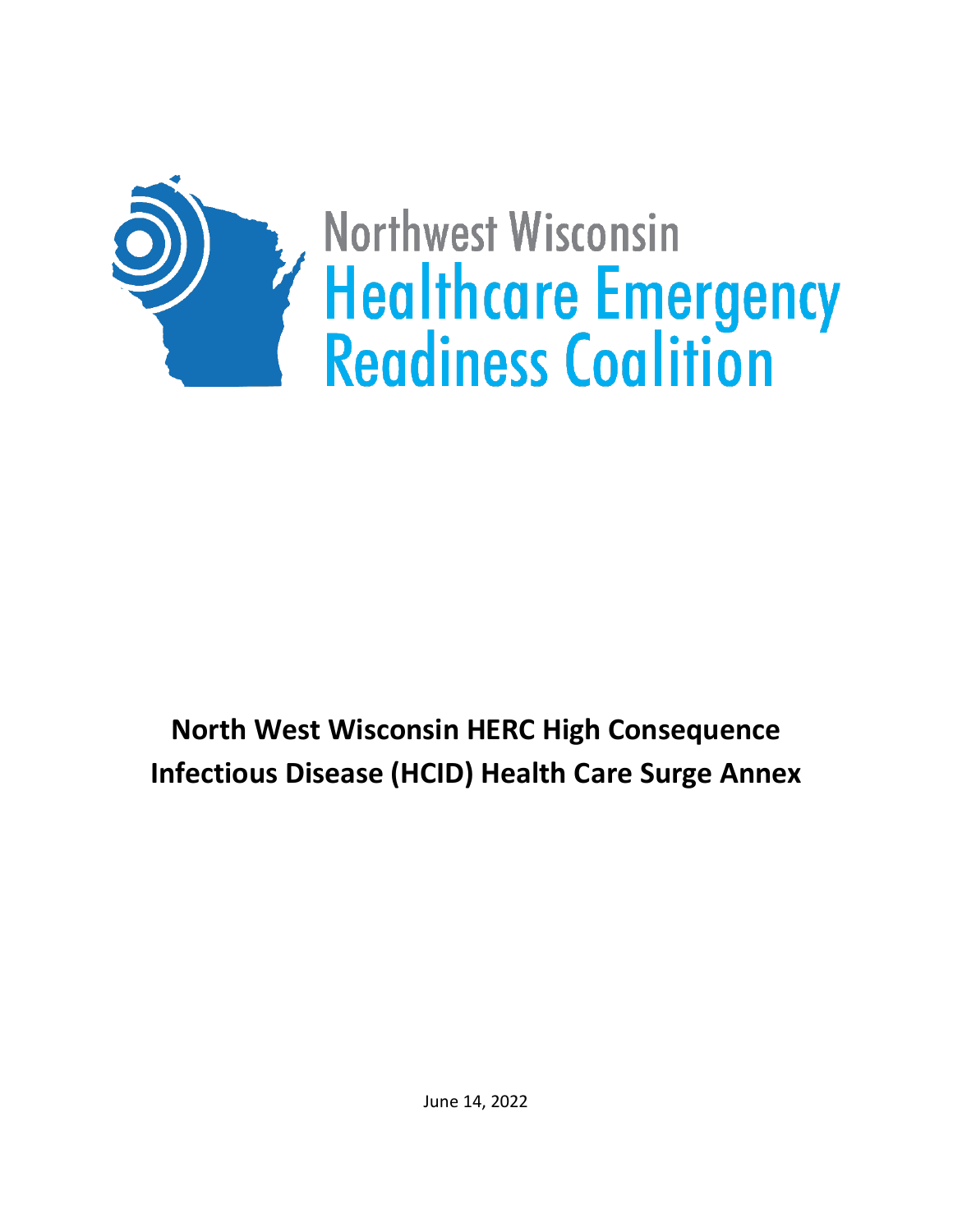## Introduction

#### Purpose

The Northwest Wisconsin Healthcare Emergency Readiness Coalition (HERC) provides these guidelines to the region for the response to a High Consequence Infectious Disease (HCID) Health care Surge Incident. This annex includes resources for first responders, public health organizations, and health care facilities. The intent of the annex is to identify resources to support first responders, public health organizations, and health care facilities in preparedness and response activities. This annex is meant to supplement and support any agencies' existing HCID plans. Guidance given in this plan supports a range of known and emerging infectious diseases and is tailored to response needs and severity of various infectious disease agent and scenarios.

#### Scope

The HCID health care surge annex provides support and guidance to regional partners involved in an emergency response within the HERC region and other portions of the State of Wisconsin and/or adjacent states. This annex guides the regional level response and provides guidance to partners. Specifically, this annex is designed to address resources, communications, operational mission area resources, and other special considerations. This annex may be activated along with pandemic related annexes and departmental response plans as a means to address large-scale or complicated events.

#### Background

A high consequence infectious disease (HCID) is defined by the Minnesota HCID Collaborative\* as a disease that:

• All forms of medical waste are classified as Category A infectious substances (UN2814) by the U.S. Department of Transportation

OR

- Has potential to cause a high mortality among otherwise healthy people and
	- o No routine vaccine exists and
		- Some types of clinical specimens pose generalized risks to laboratory personnel OR
			- Risk of secondary airborne spread or unknown mode of transmission

*\*MN HCID Collaborative: MD Department of Health, Mayo Clinic, University of Minnesota Medical Center, Minnesota Hospital Association, Minnesota Health Care Coalitions, Minnesota HCDI-Ready EMS services*

HCIDs are broken down into two categories based on their means of transmission: contact and airborne. Definitions of these modes of transmission and examples of each are listed in the Wisconsin High Consequence Infectious Disease Health Care Surge Incident Plan.

#### Planning Assumptions

The HERC HCID Regional Annex assumes:

• The HERC regional response plan has been activated and efforts are being conducted to support communication and incident command operations.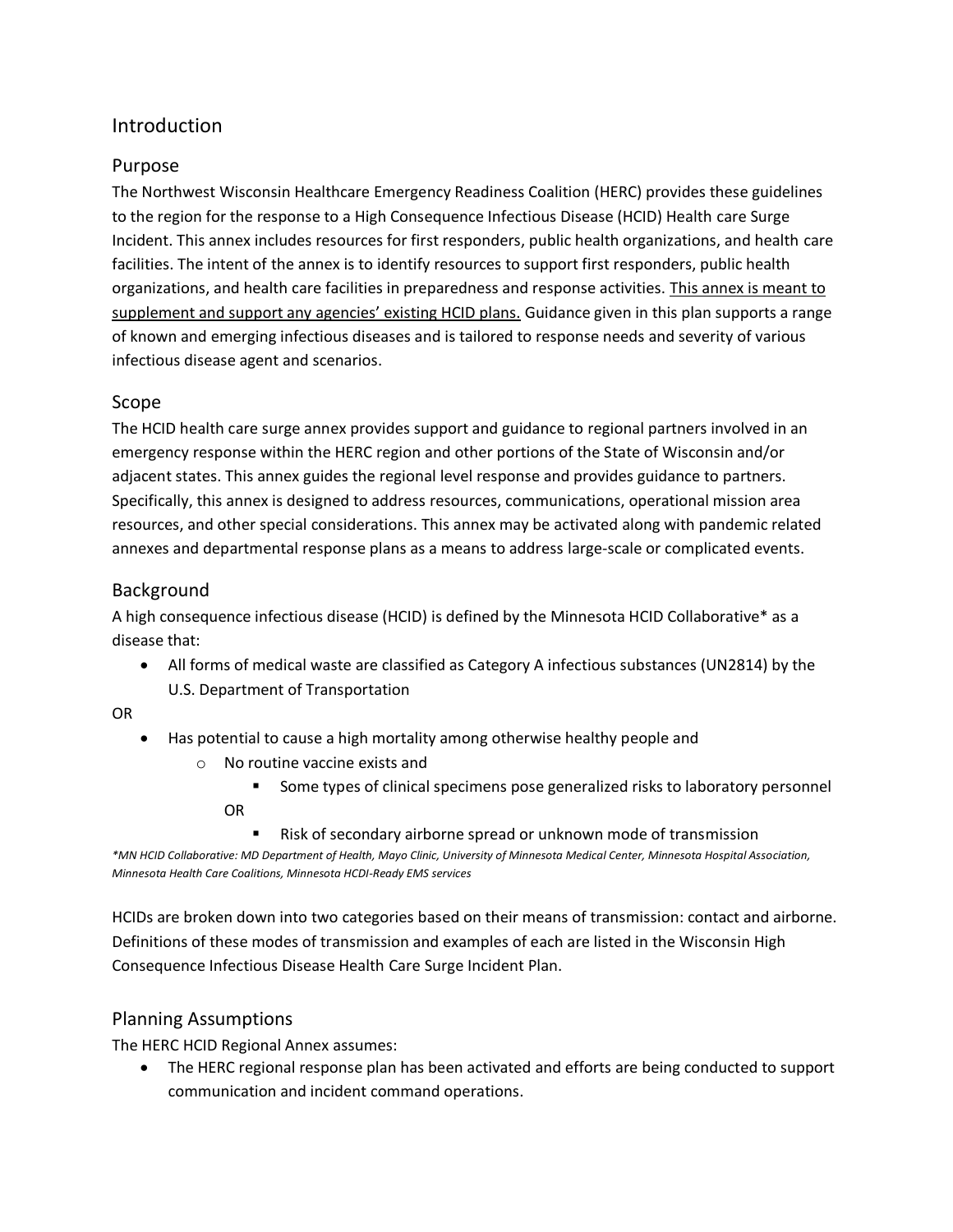- Staffing at health care facilities (HCF) may be challenged by becoming ill, fear of illness, or family obligations (e.g., child/family care if schools are out). Health care workers are a high-risk population during most infectious disease incidents.
	- $\circ$  The implementation of effective infection prevention measures and associated training are necessary for workforce health and safety.
	- $\circ$  Large-scale infectious disease outbreaks may require the recruitment of volunteers, retirees, and trainees to support and relieve health care workers.
- Health care facilities and vendors may become overwhelmed with the treatment and disposal of biohazard material; waste management guidance may be modified, as necessary, to support the health and medical system while maintaining safe handling and transport.
- Supply chain and delivery issues may occur and may have dramatic effects on clinical care.
- Roles and responsibilities of agencies and organizations will change depending on the severity and spread of the infectious disease incident and the respective level of activation by impacted jurisdictions.
- Frontline, treatment, and assessment hospitals are defined in the *Partners* section and in the Wisconsin Ebola Concept of Operations plan. This information may be referenced during an incident as a guideline for transportation decision making. However, communication must be conducted with the hospitals to understand their current capabilities for accepting HCID patients.
- Understanding of the pathogen, infection control, risk factors, clinical care, and patient outcomes will be in rapid evolution.
- Cases will require laboratory confirmation unless authorities no longer require testing to meet the case definition.
- During some infectious disease incidents, individual health care facilities may face fatality management challenges.

# Concept of Operations

### Activation and Notifications

#### **Prior to Activation of the Regional HCID Annex**

- There are two general scenarios for which an HCID event may begin. Additional detail on these activation scenarios can be found in the Wisconsin HCID Health Care Surge Incident Plan.
	- $\circ$  A person presents either to a medical facility or to emergency medical services (EMS) with a potential HCID. This person receives medical evaluation at an appropriate facility and disease investigation occurs.
	- $\circ$  An incident occurs in which there is a threat of infection for an HCID. For example, a bat is discovered in an airplane. Disease investigation occurs and any potential exposures are evaluated at an appropriate medical facility.
- The Bureau of Communicable Disease (BCD), HERC, and Local Tribal Health Department (LTHD) receive a report of a potential HCID and conduct their normal operations to support disease investigation and health care operations. Communication is conducted between the agencies to ensure proper notifications and information sharing.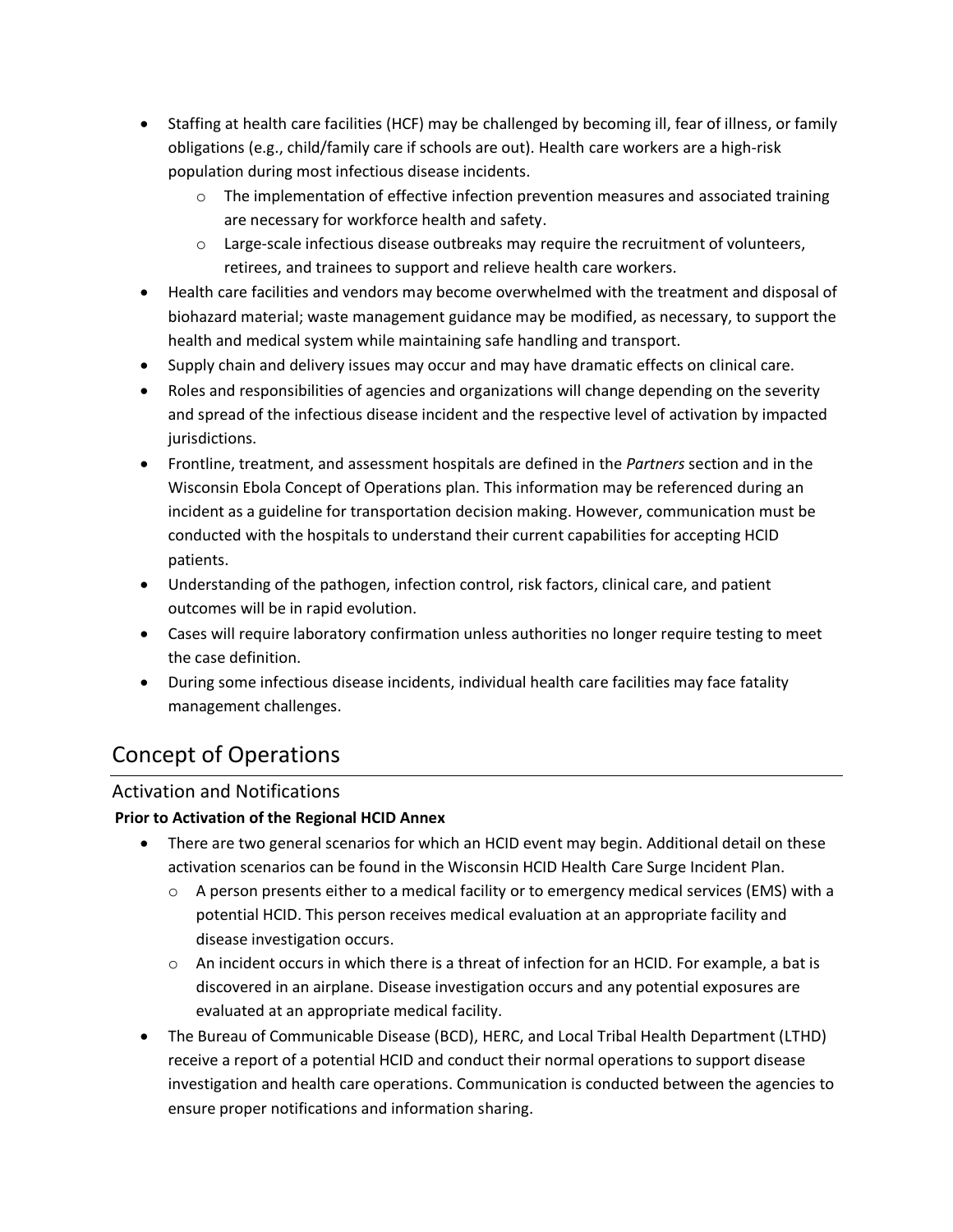$\circ$  Upon confirmation of an HCID, all personnel involved in the care of the patient should be notified by their organization and provided guidance for monitoring illness.

#### **Upon regional annex activation**

The regional HCID medical surge annex is activated by the HERC Coordinator in collaboration with local and state officials. The activation may be requested by hospitals, LTHDs, or BCD in the event of a suspect, probable, or confirm HCID case.

- Command and coordination and information sharing efforts are conducted based on the scale and scope of the response.
- Incident size and scope are determined in coordination with local and state officials. Other plans (e.g., pandemic plans) may be activated based on the needs of the incident.
- Resources and support, as described in the Operational Mission Areas section, are evaluated for use and mobilized as needed.
	- $\circ$  Each operational mission area describes resources that may be used to support a health care surge of infectious disease patients. Each mission area and the corresponding resources are addressed and utilized on an individual basis based upon the needs of the response.

#### **Upon state plan activation**

The State HCID Plan is activated when BCD, a LTHD, or a HERC determines that resources and support are needed to response to a health care surge. A health care surge is determined by current and forecasted capabilities (e.g., bed availability, staffing, and supplies) of a hospital to be able to safely conduct patient care. Local and regional resources must be utilized prior to the activation of state and federal resources. The HERCs may activate their regional HCID plans as needed. The state plan outlines state level resources to support the operational mission areas.

#### **Deactivation of the regional annex**

The deactivation of the regional HCID annex occurs when the incident de-escalates to a point when hospitals no longer are experiencing or forecasting infectious disease related medical surge.

- The official deactivation is conducted by the HERC coordinator in consultation with local partners.
- Upon deactivation, the incident may still continue at what is considered a normal operational level. This includes ongoing medical care and mental health and family support services.
- Following deactivation, a review of the incident is conducted to inform future planning and training needs.

#### **Communication Methods**

There are several forms of communication that may be used in the notification and coordination of an incident response. WISCOM radios and EMResource are state platforms that should be uniformly used to support statewide coordination. However, other communication methods are used to support regional and local responses based on the resources and needs of the area. The communications section of the regional response plans should be referenced for regional specific information. The Wisconsin HCID Health care Surge Incident Plan contains definitions for [EMResource,](https://www.dhs.wisconsin.gov/preparedness/systems/emresource.htm) [WISCOM,](https://oec.wi.gov/wiscom/) [EMTrack,](https://www.dhs.wisconsin.gov/preparedness/systems/emtrack.htm) eICS, Radio channels, Phone (text, email, or call), Secure Fax, and Secure Communication platforms (e.g., ZOOM or TEAMS).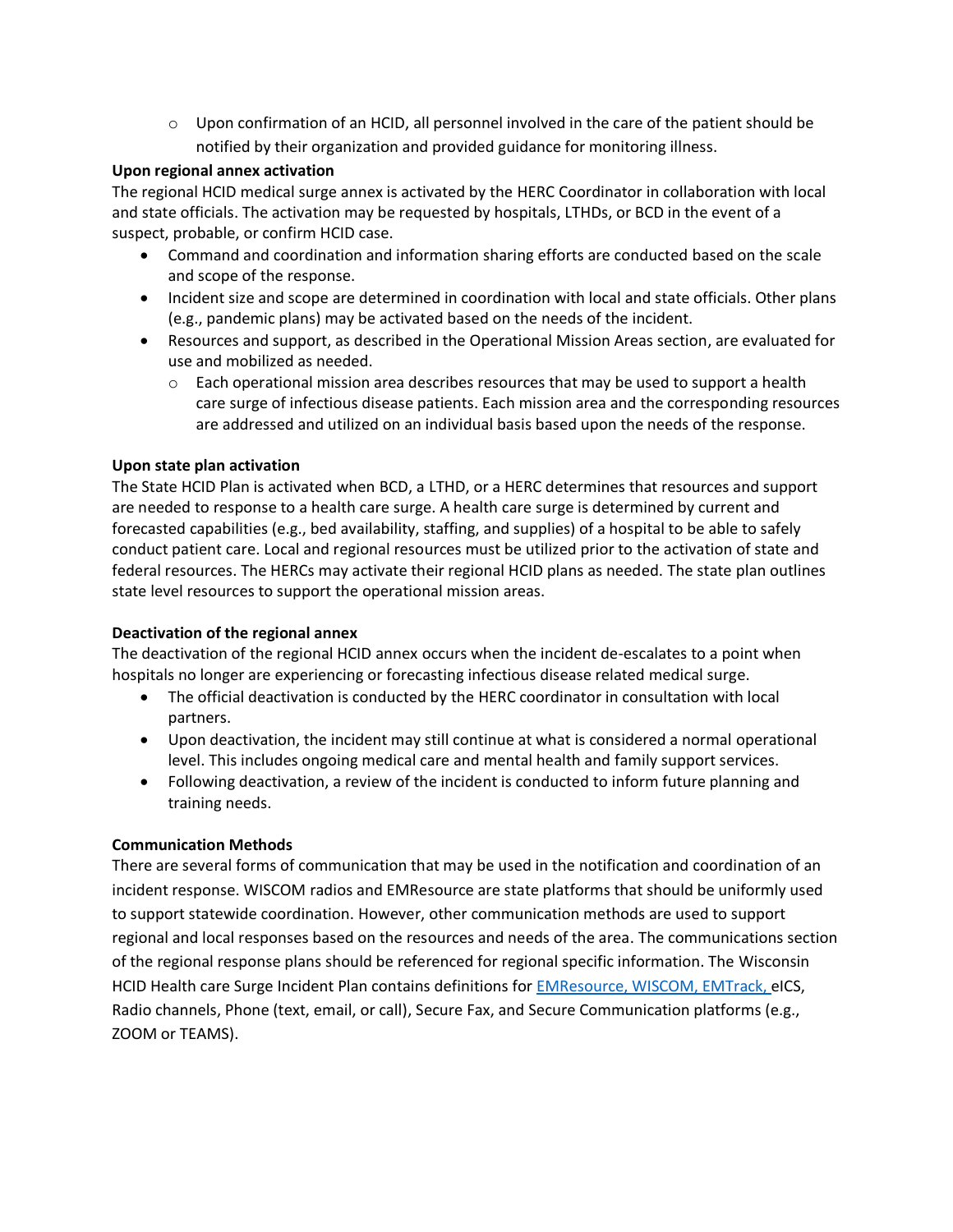#### HERC Roles and Responsibilities

The HERC coordinators may be notified by emergency response agencies, LTHDs, hospitals, or the Office of Preparedness and Emergency Health Care (OPEHC). When requested, the HERC regions support coordination with local public health, health care institutions, and first responder agencies (police, fire, and EMS) to have a uniform and unified response to an emergency. The HERCs support communities before, during, and after an HCID incident. Roles and responsibilities for the HERCs include, but are not limited to:

- Support training efforts of health care organizations.
- Establish and distribute regional plans.
- Communicate with health care systems to understand regional resources and the need for training and resource stockpiles.
- Support communication and coordination efforts of EMS and hospitals as needed.
- Support of the local community by understanding mental health resources for first responders.
- Support or conduct review efforts of the incident and update plans with lessons learned.

#### Partners

The below organizations have been identified as organizations who are directly involved in the response to a health care surge caused by an HCID incident. This is not an exhaustive list of organizations who might be involved in the overall response to an HCID incident.

**Emergency Medical Services (EMS)** EMS agencies provide two services during an HCID incident: emergency response and inter-facility transportation. EMS may be called to an incident scene for reasons related to an HCID or due to another illness or injury for emergency response services. Two EMS agencies have been identified in the HERC to be called by a medical facility to transfer a suspected or confirmed HCID patient to another facility for testing or treatment purposes.

#### **To Request Transport within Eau Claire County contact:**

Eau Claire Fire Rescue

715-839-4972 (Communications Center)

#### **To Request Transport within the HERC Region, outside of Eau Claire County contact:**

Mayo Clinic Ambulance

715-834-4411, Please advise dispatch that you are requesting a HCID transport.

**Medical Facilities:** There are three types of medical facilities that are categorized by their capabilities to collect testing samples and providing treatment: Frontline (no testing or treatment), HCID Assessment (test collection capabilities), and HCID Treatment (test collection and treatment capabilities). These designations are determined in real-time by assessing the current capacity and capabilities of the facility. There is no HCID Treatment facility in the HERC region.

#### **HCID Assessment Facility within the HERC:**

Sacred Heart Hospital, Eau Claire, WI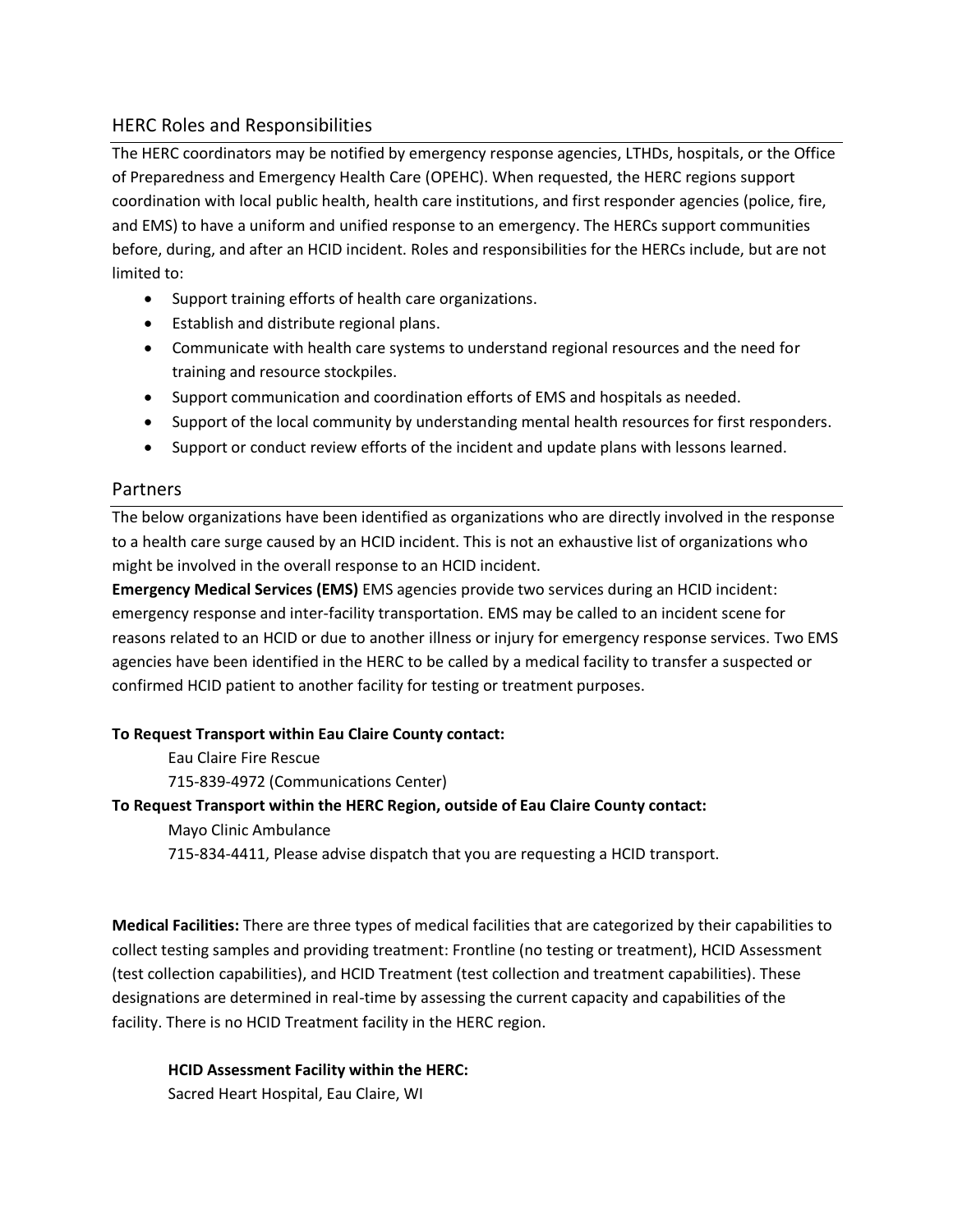#### 715-717-4222 (Emergency Department) OR 715-717-5111 (Call Center)

**Bureau of Communicable Diseases (BCD):** The primary responsibilities of BCD include developing and maintaining infectious disease surveillance; providing guidance and support for the public health investigation of cases and outbreaks; and promoting the prevention and awareness of communicable diseases and other conditions of public health concern.

**Local and Tribal Health Departments (LTHD):** LTHDs have the responsibility and authority to conduct infectious disease investigations; distribute or deploy disease mitigation resources; conduct community health assessments; and promote the prevention and awareness of communicable diseases and other conditions of public health concern.

**Office of Preparedness and Emergency Health Care, Wisconsin Department of Health Services:** The main function of OPEHC is to support and enhance the capacity of the state, local public health departments and tribes, and the health care system to prepare for public health threats and emergencies through planning, exercising, responding, and training.

#### Operational Mission Areas

The HERC's primary responsibility during an HCID incident is to support local and state level responses by promoting information sharing and situational awareness. These activities are categorized into the operational mission areas listed below. Not all operational mission areas may be needed to support response activities.

- Surveillance
	- o Support data reporting requirements in platforms like EMResource.
	- o Supporting public health partners in local surveillance efforts.
- Safety and Infection Control and Prevention
	- o Support information sharing of disease specific guidance.
	- o Support PPE distribution from local, regional, state, and federal caches.
- Non-Pharmaceutical Interventions
	- o Disseminate information through communication networks.
- Surge Staffing
	- o Direct local organizations to resources that provide staffing support.
	- o Support local organizations in resource request processes.
- Supply Chain, Supplies, Personal Protective Equipment
	- $\circ$  Support supply distribution from local, regional, state, and federal caches.
	- o Support local organizations in resource request processes.
- Support Services
	- $\circ$  Support ventilator distribution from local, regional, state, and federal caches.
	- o Support local organizations in their efforts to provide support services.
- Laboratory
	- $\circ$  Support testing efforts conducted at the local and state level, including but not limited to, laboratory efforts, community testing sites, and specimen transportation.
- Waste Management, Decontamination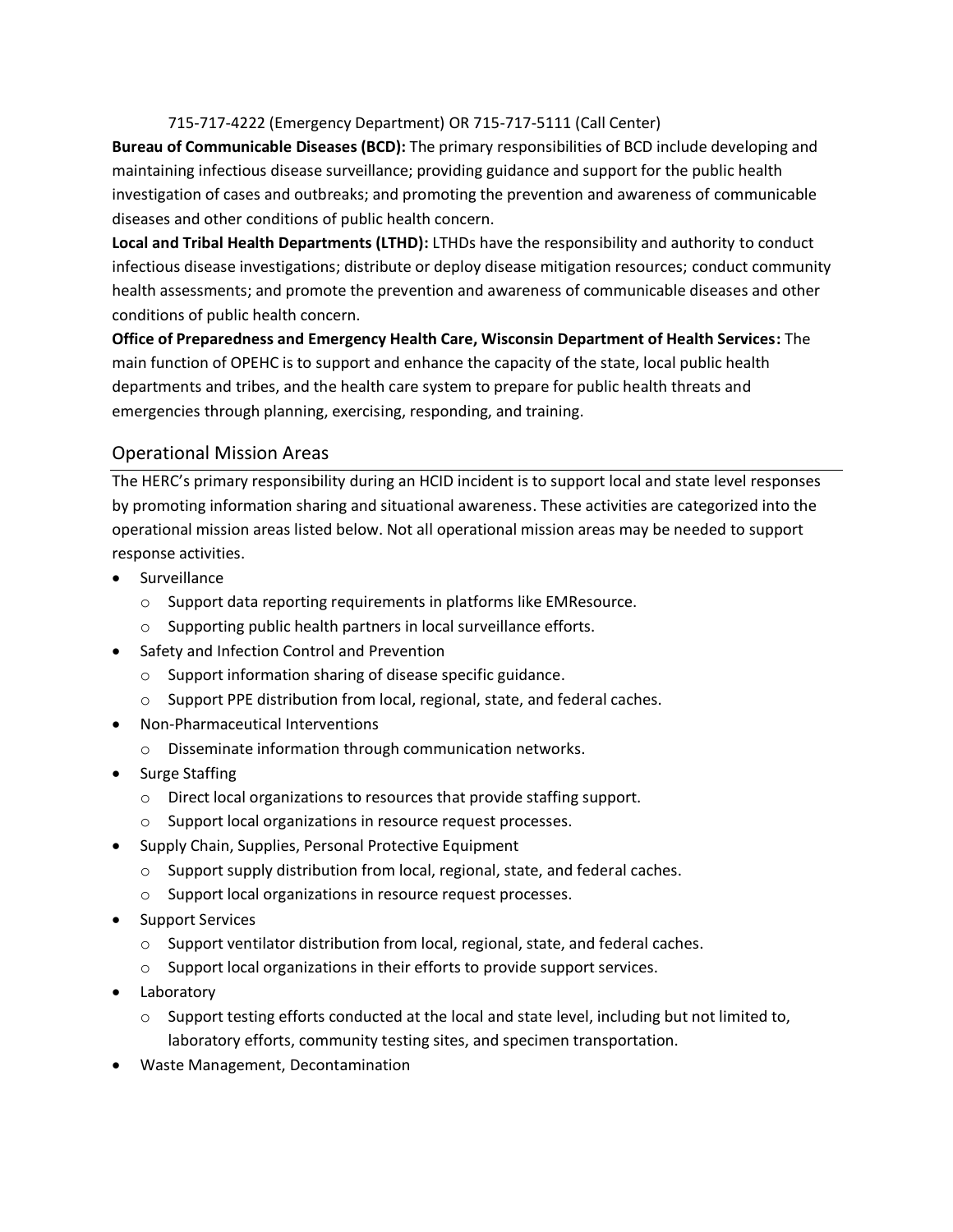- $\circ$  Support efforts conducted at the local level to ensure proper disposal of waste and decontamination of persons.
- $\circ$  Conduct information sharing on guidance provided at local, state, and federal levels.
- Patient Care and Management
	- o Conduct information sharing on guidance provided at local, state, and federal levels.
- Medical Countermeasures
	- $\circ$  Support engagement of partners in the distribution and use of medical countermeasures.
- Community-based Interventions
	- o Support networking and relationship building amongst partners.
- Patient Transport
	- o Support local organizations in resource request processes.
	- o Document and communicate transportation needs.
	- o Support the distribution of supplies to support EMS agencies.
- Fatality Management
	- $\circ$  Support supply distribution of body bags and PPE from local, regional, state, and federal caches.
	- o Ensure an awareness of available resources.
	- o Support local family assistance center efforts.

#### **Training**

Hospitals and EMS/first responder agencies should have plans and conduct trainings for the management of HCID incidents. Examples of recommended plans and trainings are listed in the Wisconsin HCID Health Care Surge Incident plan.

#### Special Considerations

#### Mental and Behavioral Health

There are ongoing efforts to support the mental and behavioral health of responders, patients, and members of the public. The HERC supports operations conducted at the local and state levels. More information on these efforts can be found in the Wisconsin HCID Health Care Surge Incident Plan.

#### Special Populations

Special populations are groups of people that are impacted by infectious disease events in a way that could potentially cause a surge on health care facilities. These special populations include, but are not limited to: persons with medical comorbidities, pediatric and geriatric populations, persons living in congregate care settings (e.g., long-term care or group home residents, homeless persons, and inmates), and persons with disabilities that may impact their ability to communicate, understand, or practice infection prevention measures. Mitigation of surges within these populations can be conducted through effective public health messaging and awareness and implementation of infection prevention measures. Additionally, decreasing surges of patients via discharge can be supported through the use of toolkits and tailored guidance to hospitals, skilled nursing facilities, congregate living settings and other impact organizations on the proper discharge and care of patients.